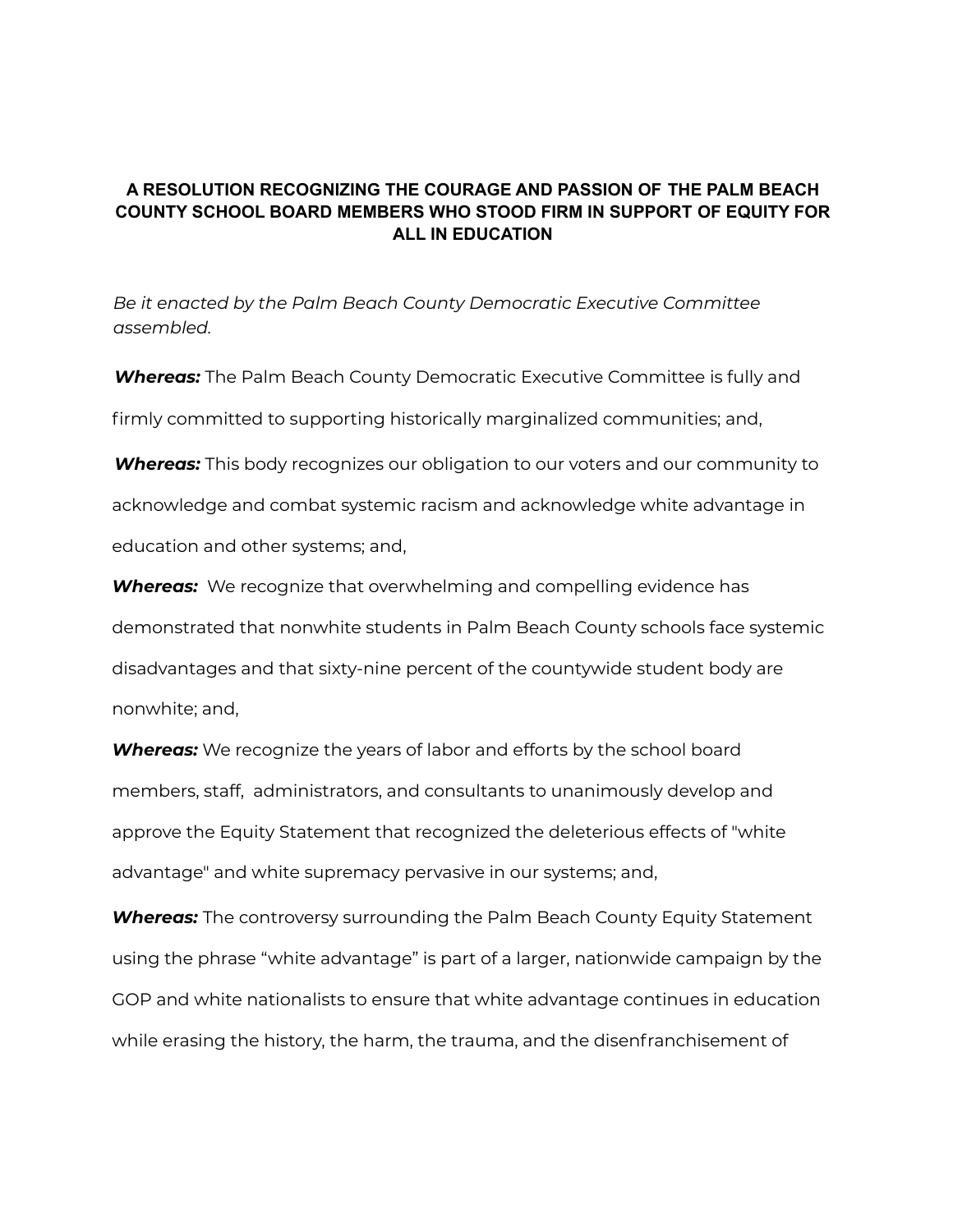Black people, Indigenous people, and historically marginalized communities in general, in education; and,

*Whereas:* The removal of the phrase "white advantage" is a failure to acknowledge systemic inequalities pervasive in the educational experience of the students of Palm Beach County Schools; It is a failure to take meaningful action on behalf of the most vulnerable of our community and failure to prepare all of our students, regardless of race, for the realities of the world they will inherit; and,

*Whereas:* We recognize that Palm Beach County Schools were one of the last in the nation to desegregate in the 1970s and yet fifty years later we still have failed to achieve equity for all in public education; In the quest for equity, we will continue to insist on culturally responsive teaching, advocate for equitable access to resources, and protect our children from the harm of racially hostile environments; and,

*Whereas:* We call upon all Democrats to stand with and defend all historically marginalized communities and in particular those who have experienced harm at the hands of the systemic racism built into our educational institutions; and,

*Whereas:* Our duly elected School Board representative in District 2, Alexandria Ayala; and, our duly elected School Board representative in District 4, Erica Whitfield; and, our duly elected School Board representative in District 7, Dr. Debra Robinson; have upheld the trust and responsibility to defend our most vulnerable communities and give voice to those whose voices have gone unheard; now,